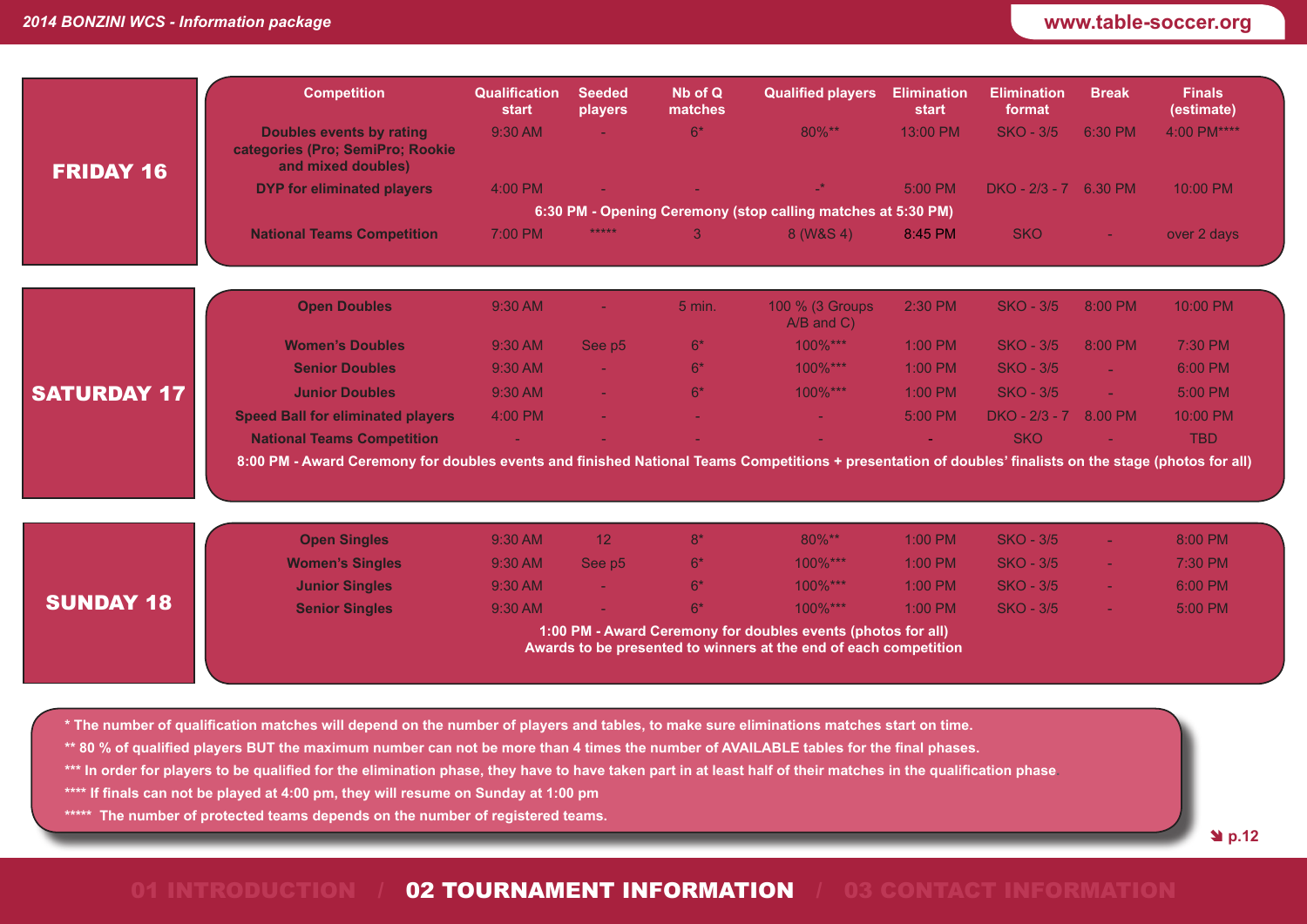### **NSchedule**

| FRIDAY 16                                                                                 |                                         |
|-------------------------------------------------------------------------------------------|-----------------------------------------|
|                                                                                           |                                         |
| $Q$ 9:30 am                                                                               | $Q$ 6:30 pm                             |
| events by rating categories (Pro; national teams<br>SemiPro;<br>Rookie and mixed doubles) |                                         |
|                                                                                           | $Q$ 7:00 pm                             |
| $Q$ 1:00 pm                                                                               |                                         |
| End of qualification and start of<br>elimination                                          | Start of the National Teams Competition |
| - Single KO                                                                               | $Q$ 9:00 pm                             |
| $Q$ 1:00 pm                                                                               | <b>Official Clinic for referees</b>     |
| Meeting for team captains                                                                 |                                         |
| $Q$ 4:00 pm                                                                               |                                         |
| DYP for eliminated players - End of<br>registration 15 mn before start                    |                                         |
| National teams' players cannot take part                                                  |                                         |

Q **5:30 pm**

Last call for matches in progress

# SATURDAY 17

| $Q$ 9:30 am                                                                   | $Q$ 8:00 pm                                                                                   |  |  |  |
|-------------------------------------------------------------------------------|-----------------------------------------------------------------------------------------------|--|--|--|
| Qualification<br>matches for<br>categories:<br>Open, Women,                   | Doubles Award Ceremony for Doubles events by<br>Seniors, rating categories and National Teams |  |  |  |
| <b>Juniors</b>                                                                | Competitions<br>+ Presentation of the remaining players                                       |  |  |  |
| $1:00$ pm<br>O                                                                | οf                                                                                            |  |  |  |
| Start of doubles competitions                                                 | the Open Doubles competitions                                                                 |  |  |  |
| $Q$ 2:30 pm                                                                   | $Q$ 8:30 pm                                                                                   |  |  |  |
| Start of Open doubles - SKO                                                   | Elimination matches resume up to finals                                                       |  |  |  |
| $4:00$ pm<br>O                                                                | $Q$ 9:00 pm                                                                                   |  |  |  |
| Speed Ball for eliminated players - End of<br>registration 15 mn before start | <b>Official Clinic for referees</b>                                                           |  |  |  |
| $7:00$ pm<br>Ő                                                                |                                                                                               |  |  |  |
| National Teams Competition - Men's<br>Final                                   |                                                                                               |  |  |  |
|                                                                               |                                                                                               |  |  |  |
|                                                                               |                                                                                               |  |  |  |